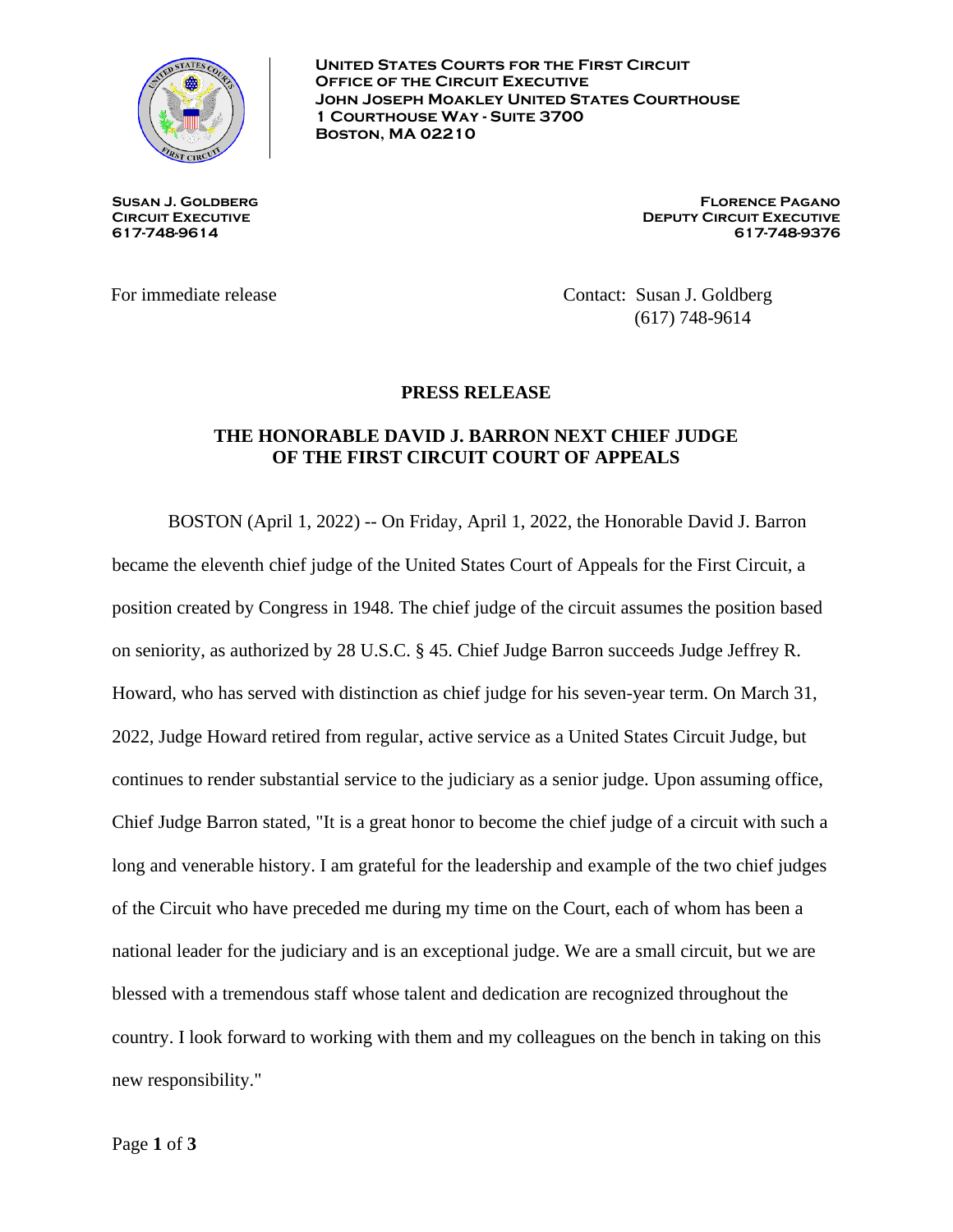The chief judge is the executive officer of the First Circuit Court of Appeals and the Chair of the Judicial Council of the First Circuit, which oversees the administration of the Court of Appeals, as well as the federal trial and bankruptcy courts in the Districts of Maine, Massachusetts, New Hampshire, Puerto Rico, and Rhode Island. Chief Judge Barron is also responsible for representing the First Circuit in biannual meetings of the Judicial Conference of the United States, the judiciary's national policy-making body.

Chief Judge Barron has served on the First Circuit Court of Appeals for nearly eight years. He was nominated by President Obama on January 6, 2014 and received commission on May 23, 2014. Chief Judge Barron graduated from Harvard College in 1989 and thereafter, worked as a newspaper reporter until 1991, when he began attending Harvard Law School. After graduating from law school in 1994, Chief Judge Barron clerked for Judge Stephen R. Reinhardt of the United States Court of Appeals for the Ninth Circuit from 1994 to 1995, and for Justice John Paul Stevens of the Supreme Court of the United States from 1995 to 1996. Following these clerkships, Chief Judge Barron worked as an attorney advisor for the Office of Legal Counsel of the United States Department of Justice until 1999, when he became an assistant professor at Harvard Law School. In 2004, Chief Judge Barron became a full professor at Harvard Law School, where he worked until he rejoined the Justice Department as Acting Assistant Attorney General for the Office of Legal Counsel from 2009 to 2010. Chief Judge Barron returned to the Harvard Law School faculty in 2010, where he was named the S. William Green Professor of Public Law in 2011, and worked until his appointment to the federal bench in 2014. Chief Judge Barron continues to teach at Harvard Law School as the Louis D. Brandeis Visiting Professor of Law. He is the co-editor of two casebooks, and the author of numerous articles and three books, including *Waging War: The Clash Between Presidents and Congress, 1776 to ISIS*, which won the Colby Award in 2017. As a judge on the First Circuit Court of Appeals, Chief Judge Barron served on the Judicial Conference of the United States Committee on Space and Facilities.

Page **2** of **3**